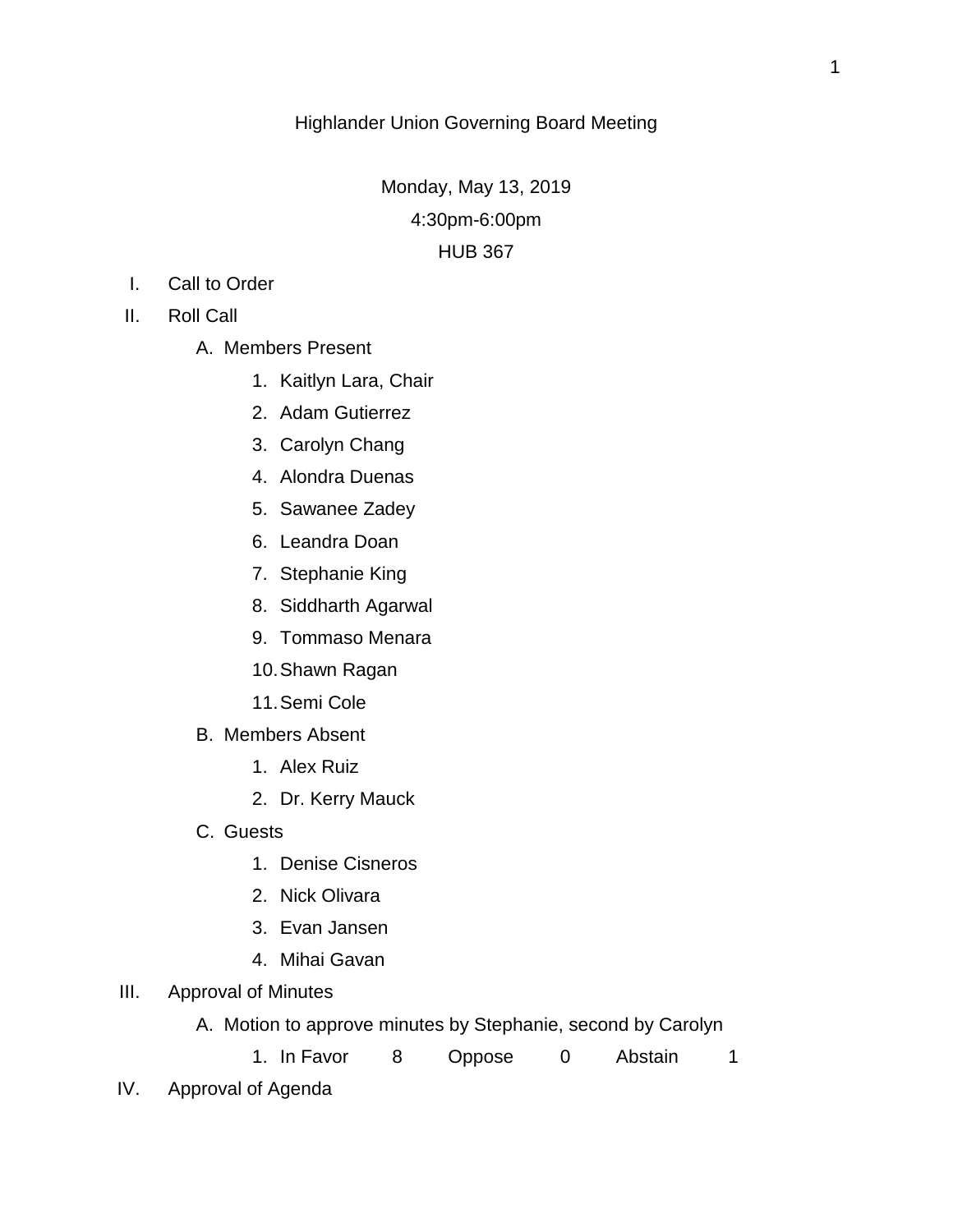A. Motion to approve the agenda by Carolyn, second by Adam

1. In Favor 8 Oppose 0 Abstain 1

- V. Chair's Report: Kaitlyn Lara, HUB Chair
	- A. During Kaitlyn's report she went over the information that will be included in fiscal year 19-20. She disclosed that the board will be receiving a packet which will include contact information for all of the board members, making it much easier for members to communicate with each other. In such packet, the board members will be able to review their obligations as a member as it will serve as a tool for a much easier beginning to the year.
- VI. HUB Report: Brendan O'Brien, Director
	- A. Student Success Center Additional Funding Request and Update. UCR Planning, Design & Construction has requested that the Highlander Union Governing Board approve an extra \$800,000 of funding to go towards the construction of the Student Success Center. An additional \$180,000 was requested from Auxiliary Services as well, showing that their need for additional finances is necessary and will not come solely from the HUB. Brendan described through a PowerPoint presentation that the need for finances is a culmination of construction cost increase stemming from an increase in general construction costs (including increases in oil prices) as well as an increase in construction demand as a result of the California wildfires which have ravaged land across the state. Brendan explained that with our carryforward of \$1,371,752 that the \$800,000 request is well within the board's grasp and would not jeopardize future projects for the board. The allocation would effectively compliment the future need for expansion of the Student Success Center as enrollment is rapidly growing and shows no sign of slowing anytime soon. With seemingly no downsides, the board held a vote.
	- B. Semi Cole and Shawn Ragan came into meeting.
	- C. Motion to approve the Allocation of funds for the Student Success Center by Carolyn, second by Tommaso.
		- 1. In Favor 8 Oppose 0 Abstain 3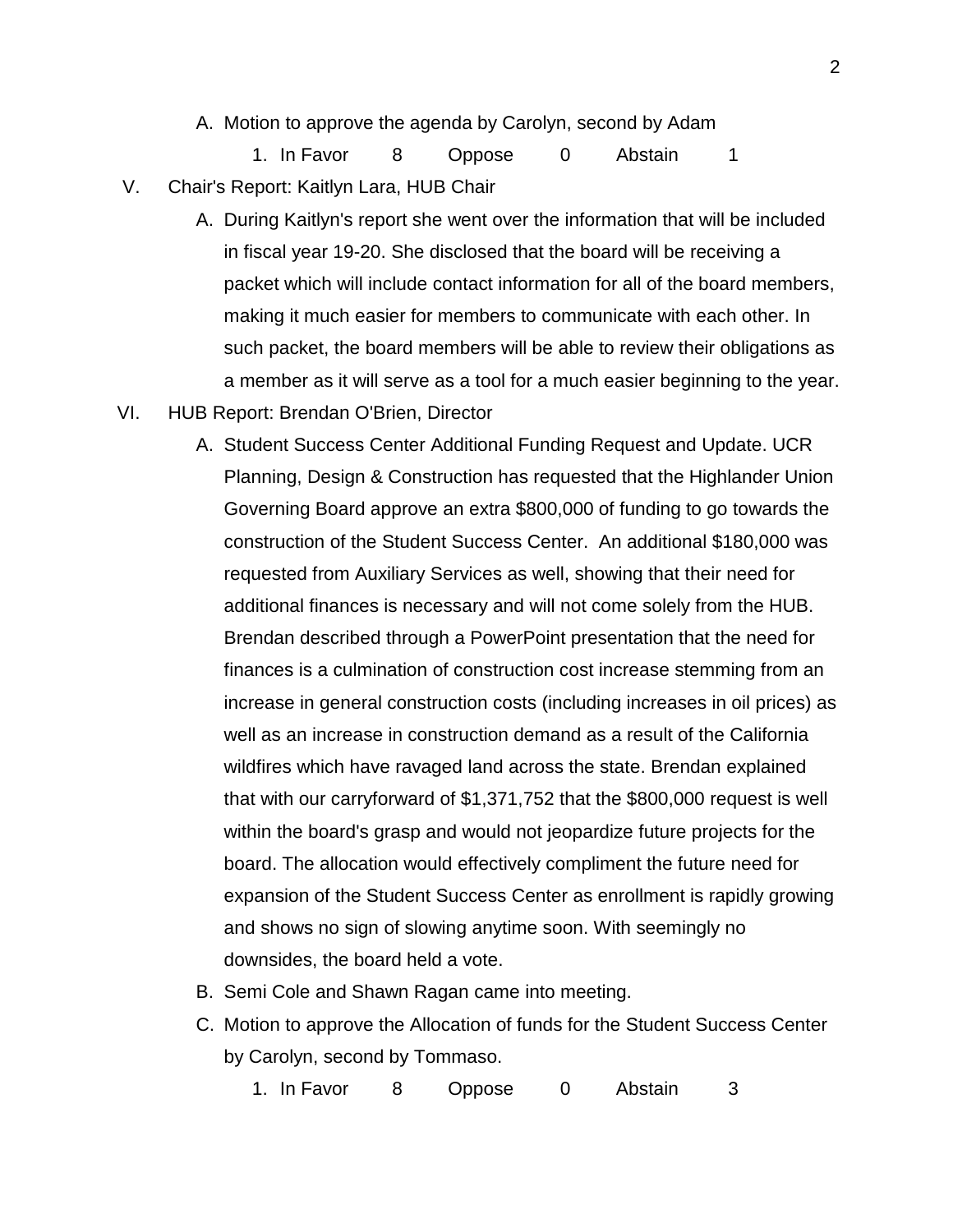- D. HUB Board Communication. In order to improve the quality of communication, the board held conversation regarding the current model and opened discussion to further innovate. Currently, the board uses email as the primary source of communication for meetings and tangible information relating to the HUB Governing Board. As general consensus, the board agreed that email would be the best way to relay information and connect the entirety of the board. Tommaso and Siddharth recommended that the board set a general date for monthly meetings as it would help set in stone a schedule the board could refer to. However, there is difficulty with this initiative as undergraduate and graduate students have fluctuating schedules that generally do not correlate on a quarterly basis. Also, difficulty arises when finding meeting rooms since the HUB's rooms are commonly booked throughout the school year. Furthermore, the board came to an agreement that the current doodle polls give solid structure and in sending schedules it is important for the Chair to send meeting dates through a google calendar allowing board members to transfer dates to their own calendars. No vote was held due to the decision being a continuation of the current practice.
- VII. Food Service Report: N/A
- VIII. Public Forum: N/A
- IX. Subcommittee Reports
	- A. During the subcommittee report, Kaitlyn held that there may be another meeting for the Latitude 55 subcommittee since the remodel is approaching, but business in other subcommittees has concluded for the remainder of fiscal year 18-19. Yet another year of successful subcommittees is in the books.
- X. New Business
	- A. FY 18-19 Facilities SLA Budget Updates. Brendan began discussion by providing a breakdown of our current costs and explained how if the board continues to bill at the current rate we can project a surplus of approximately \$406,000 for facilities funding. The board discussed the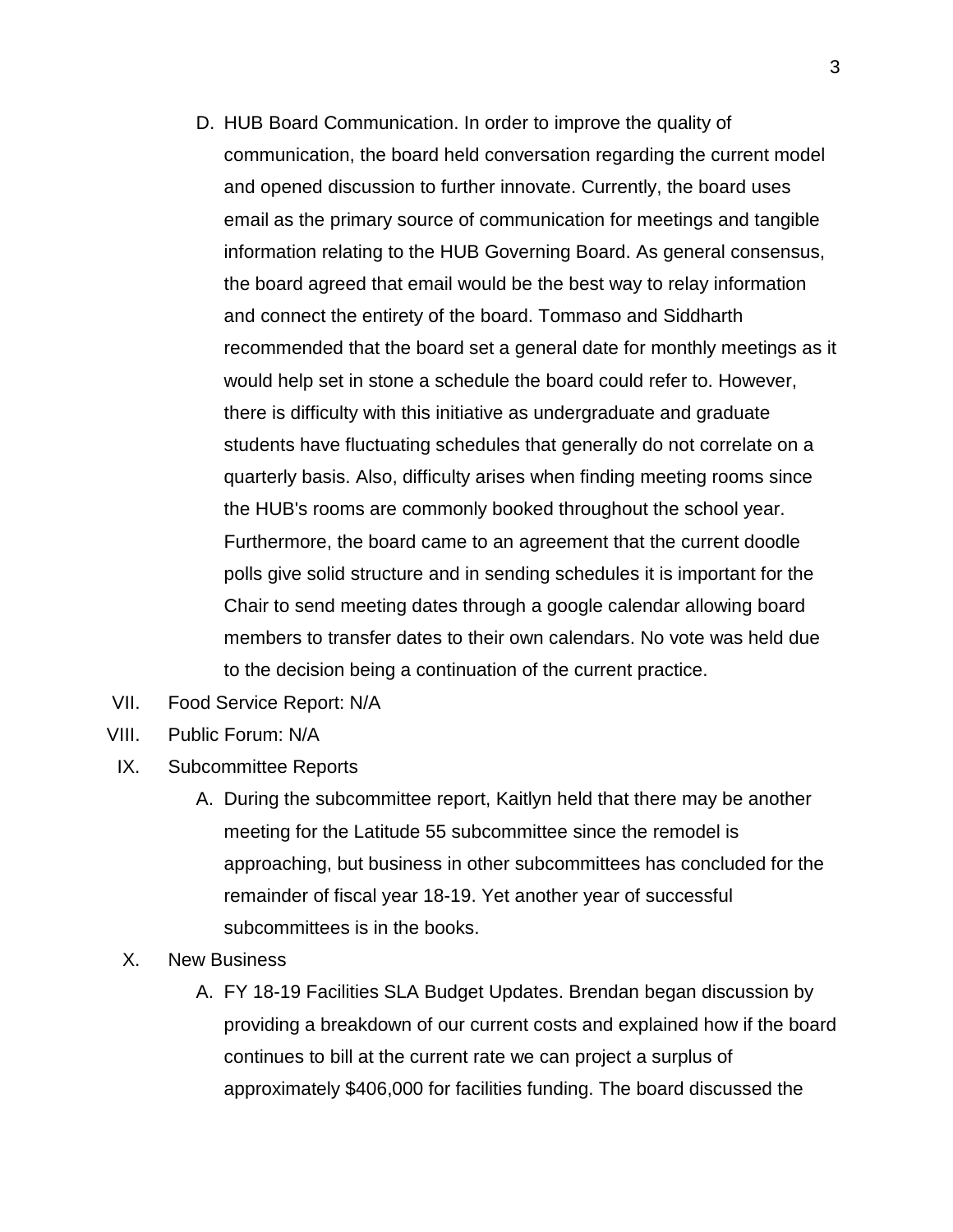possibility of perhaps using the remaining funds to invest in energy reducing projects, but Brendan explained to the board that we already have funding in our Capital Projects budget to fund these types of programs. The first proposal would be held under the assumption that billing remains the same, the board could discount rates for the following fiscal year to accommodate for the surplus in facilities. The second proposal would be to spend the funds on facilities related projects. The board was against a refund to programs since a refund in this fiscal year would set a slippery slope in which programs would expect a refund in for future years although it may not be the same in following years. A vote was needed by June, but the board felt confident in voting now as a month would not introduce additional information

B. Motion to suspend billing once Facilities costs for this fiscal year are met by Semi, second by Stephanie

1. In Favor 8 Oppose 0 Abstain 3 C. FY 19-20 Facilities SLA Preview: June Vote. Brendan will introduce the Facilities at the June meeting and a vote will be held at that time.

## XI. Old Business

- A. Fee Waiver & Early Reservation Policy Review. There has been talk throughout the year to eliminate fee waivers for department programs as the funding is currently being billed to the HUB for every event and would not charge programs a significantly higher rate than if they were to outsource to outside options. It would still be cost efficient for departments to schedule within the HUB, so it should not be too much of a hassle for them to pay the additional fees. The HUB will meet with the SRC Governing Board to discuss a joint policy combining the interests of both boards. A consistent policy would be a positive factor for the future of UCR and would help eliminate further inconsistencies. Fees are based on actual costs for room reservation and staffing for events.
- B. Leandra Doan and Siddharth Agarwal left.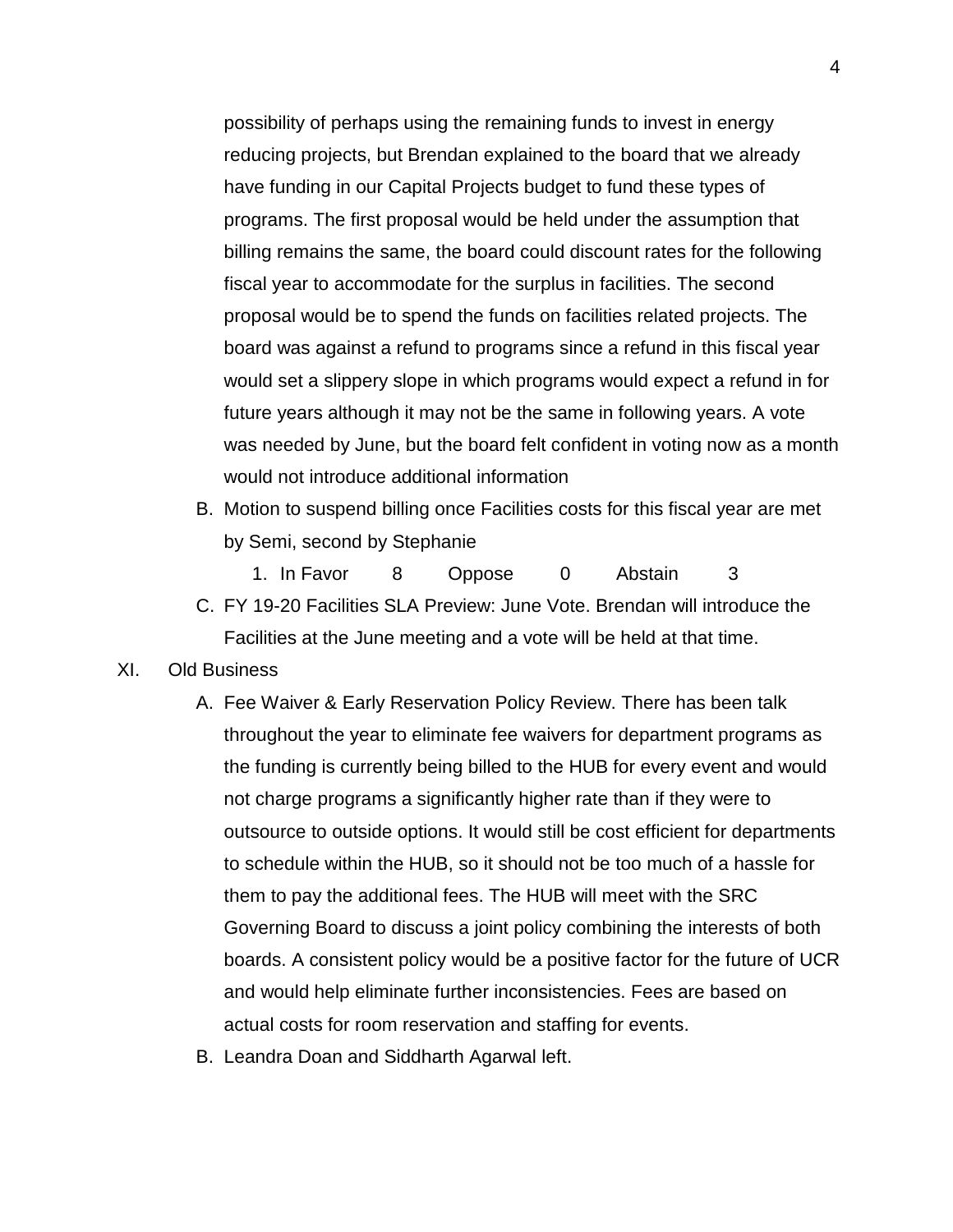C. Late Fee Policy. The late fee policy would allow organizations to make partial payments on a payment plan in order for them to continue reserving space. The policy would also prevent organizations from being negligent on late fees. Event organizers will have 30 days from receipt to pay late fees with an increase of \$25 each month they do not pay up to an amount of \$300. If fees are not paid within 90 days of receipt their reservation privileges will be suspended until payment is made in full. Student organization with \$300 of late fees will not be able to re-register with student life until payments are made in full. Furthermore, if said organizations go inactive and still owe fees they will continue to owe those fees if they ever intend on re-registering. Organizations with similar intent that owe fees may not register with a membership that includes 30% of its members. Additional notes include: 1. Fees are not eligible for financial forgiveness 2. Late fees are not eligible to be waived and 3. No partial payments or payment plans will be accepted.

## D. Motion to formalize late fee policy by Adam, second by Semi

1. In Favor 8 Oppose 0 Abstain 1 E. Motion to approve Fee Waiver request items B, C, D, G, and, H for months February, March, and April including item B for months April and May by Tommaso, second by Carolyn.

1. In Favor 8 Oppose 0 Abstain 1 F. Motion to approve Early Reservation request items C and E for months April and May, tabling the rest by Carolyn, second by Semi.

G. Meeting Room Chairs. In April's meeting, the board introduced two different seating arrangements for the HUB as there is a need to replace some of the currently damaged chairs include the Max-Stacker III and the Sonic which were detailed in the Powerpoint presentation. The HUB would go through the same company which provided the current seating in a new model including the 1 year conditional warranty for defects. Question arose regarding the maintenance and Nick Olivarria was able to confirm that all HUB chairs are cleaned thoroughly by HUB staff during the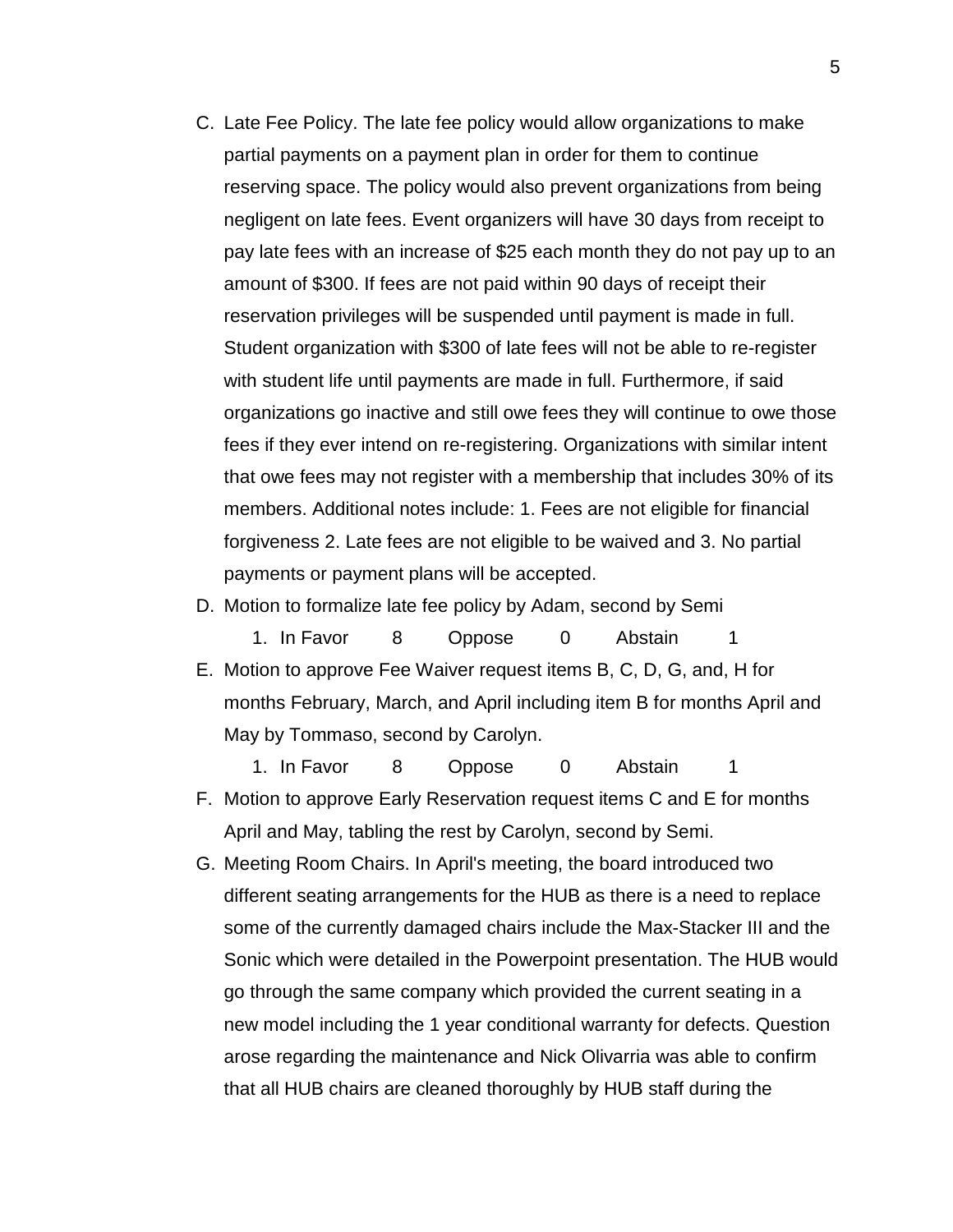summer so they are ready for students during fall. It became general accepted that the need for padding to increase comfort during meetings was essential and the HUB decided to take a formal vote.

H. Motion to approve 300 Sonic chairs in color Night with Chrome costing \$50,017.39 by Stephanie, second by Tommaso.

1. In Favor 8 Oppose 0 Abstain 1 XII. Announcement

> A. Student Success Center Technical Evaluation: 7/11, 7/12, and 7/15. Brendan explained that the Technical Evaluation for the Student success center has been pushed back to July 11, 12, and 15th. The events would be held all day during the summer from 8:00am-5:00pm. Brendan invited and encouraged members to partake however being that it is during the summer some members may not be able to join. The first two days would be reviewing the technical designs of the Students Success Center. The third day would provide oral presentations from each of the companies bidding on the project. There will be opportunity for participants to ask questions. Brendan is hoping students will participate in the evaluation ensuring student interests are accounted for. There will also be an open opportunity where students can look at everything and although we cannot grade it we can connect with individuals who are in power to do so.

B. Microwave Marketing: Semi. There was discussion asking members if there are enough microwaves for students to use and whether or not they are aware of the locations of them. Kaitlyn claimed that there may be enough microwaves for students to use, but there may be a better way for us to market them. Installing additional microwaves would dip into our capital project funding since separate outlets would be necessary to accommodate for the immense energy usage microwaves generate. By including signs in and around the HUB, we would be able to reduce the amount of traffic the two microwaves in the general food court of the HUB near the restrooms. Signage introducing students to the commuter lounge